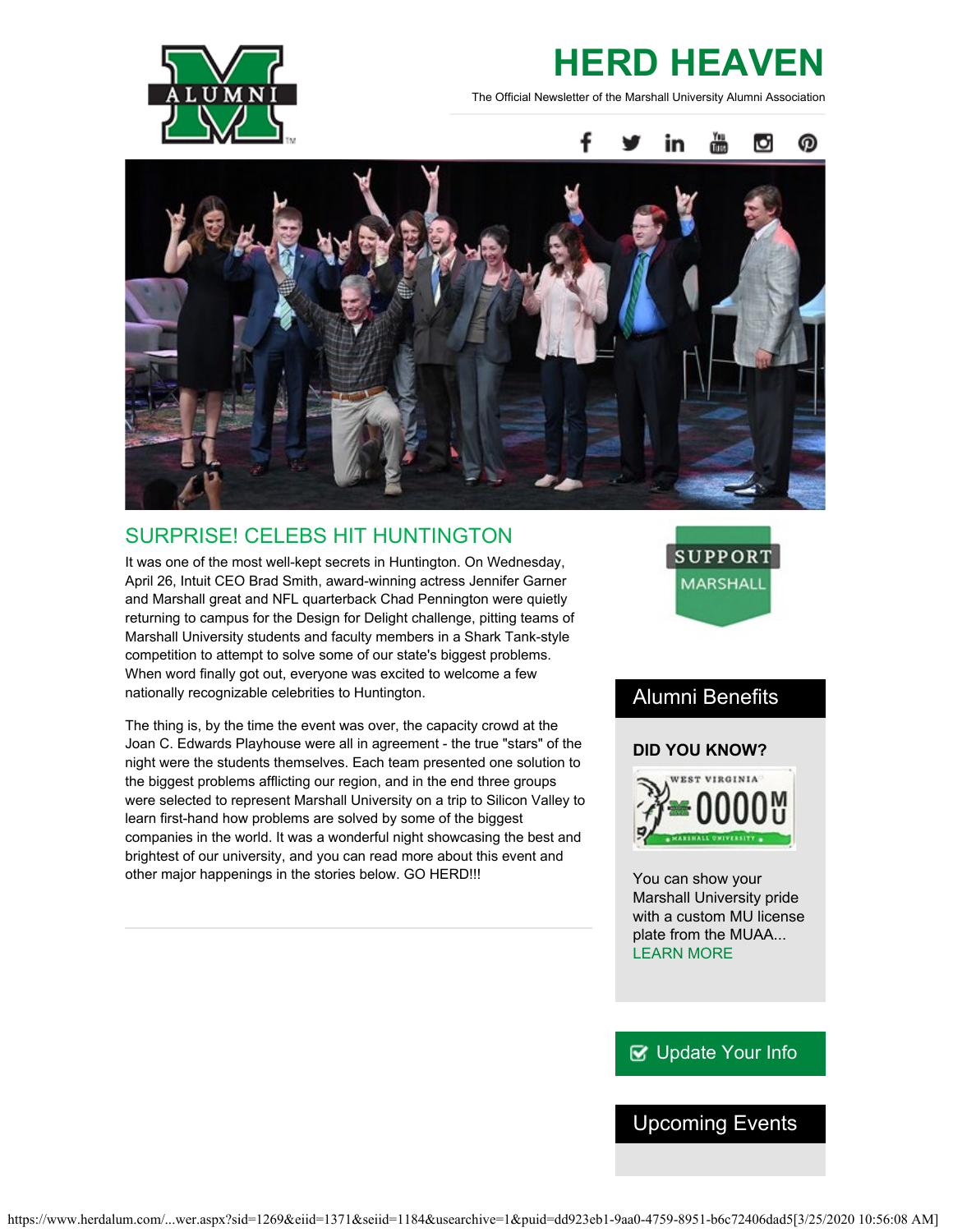

#### **CITY OF HUNTINGTON NAMED AMERICA'S BEST COMMUNITY**

After competing for three years against 350 communities, Huntington was named America's Best Community during an awards ceremony in Denver, Colorado last month. The award comes with a \$3 million prize, which will help boost several projects in the city's revitalization plan.

#### [READ MORE...](http://www.herald-dispatch.com/news/huntington-wins-m-grand-prize-in-competition/article_7963c3ff-055e-5a45-95e2-3eb7b016a386.html)



#### **STUDENTS WORK TO SOLVE WEST VIRGINIA'S BIGGEST CHALLENGES DURING INNOVATING FOR IMPACT CHALLENGE**

Marshall University and Intuit have announced the winners of the first Innovating for Impact event, a month-long program in which Marshall students and faculty experimented to create potential solutions for select West Virginia social problems. Award-winning actress Jennifer Garner, NFL football legend Chad Pennington and Intuit CEO Brad Smith coached and selected the three teams during a finale event held at Marshall's Joan C. Edwards Playhouse.

#### [READ MORE...](https://www.marshall.edu/ucomm/2017/04/27/marshall-students-work-solve-west-virginias-biggest-challenges/)

### Alumni News

#### **RELIVE THE 80TH ALUMNI AWARDS BANQUET IN OUR**



#### **SPRING COMMENCEMENT**

Celebrate the 2017 Marshall University graduating class at the Big Sandy Superstore Arena..[.LEARN MORE](http://www.marshall.edu/commencement/)





#### **STATE OF THE UNIVERSITY**

Marshall University goes to Washington D.C. to spread the word about the ongoing success and growth of the university.



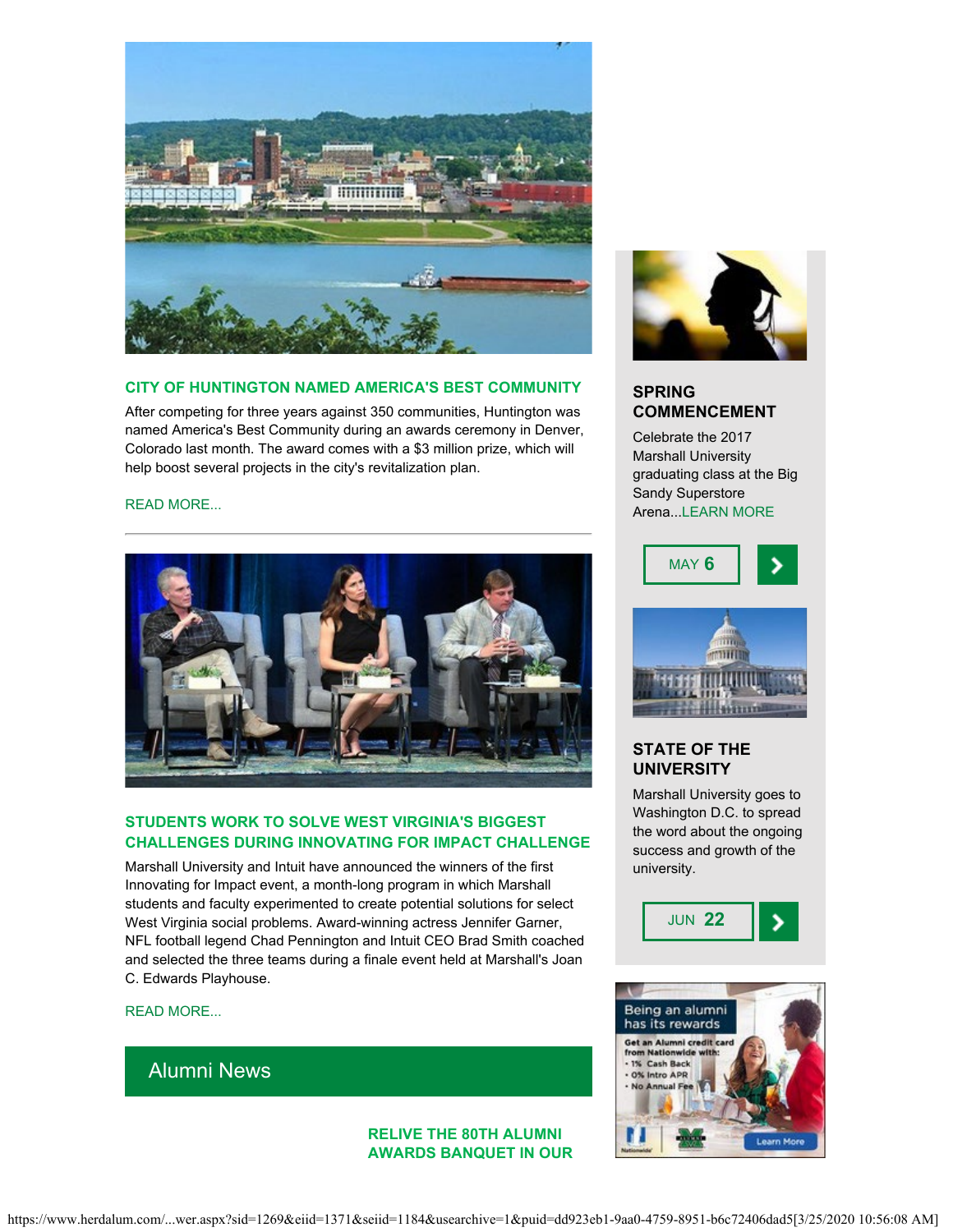

#### **PHOTO GALLERY**

Nearly two dozen awards were handed out during the Marshall University Alumni Association's 80th Alumni Awards Banquet ..[.READ MORE](http://muphotos.marshall.edu/Alumni-Awards-Dinner-April-2017-Rick-Haye/)

#### **HOMECOMING SET FOR SAT. OCTOBER 14 AGAINST ODU**

The date for Marshall University's annual Homecoming game has been set for the Oct. 14 game against Old Dominion ...[READ](http://www.herdzone.com/sports/m-footbl/spec-rel/042517aaa.html) **[MORE](http://www.herdzone.com/sports/m-footbl/spec-rel/042517aaa.html)** 



#### **MARSHALL TO WELCOME MORE THAN 1,600 NEW ALUMS SATURDAY**

More than 1,600 students will graduate from Marshall University Saturday, May 6 in a pair of ceremonies at the Big Sandy Superstore Arena [...READ MORE](http://www.marshall.edu/ucomm/2017/05/1/marshall-conduct-commencement-ceremonies-saturday/)

### Campus News



#### **BOARD OF GOVERNORS GIVE POSITIVE MARKS FOR GILBERT**

The Marshall University Board of Governors released a positive review of President Jerome A. **Gilbert** [Read more...](https://www.marshall.edu/ucomm/2017/04/26/statement-board-governors-regarding-positive-annual-evaluation-president-jerome-gilbert/)



#### **MCVEY TO GIVE ADDRESS AT GRADUATION**

J. Mark McVey, a singer and actor on Broadway, will deliver the commencement address on Sat. May 6 [Read more...](https://www.marshall.edu/ucomm/2017/04/12/mcvey-give-commencement-address-marshall-may-6/)



#### **MARSHALL UPGRADES FOR BETTER SECURITY**

Marshall University has begun taking steps to increase security measures on and off the Huntington campus [Read more...](https://www.marshall.edu/ucomm/2017/05/01/marshall-university-upgrading-outdoor-lighting-connecting-city-off-campus-security/)



#### **NEW CLASS OF YEAGER SCHOLARS ANNOUNCED**

Eight students have been selected for the 31st class of the Yeager Scholars at Marshall, including six from local schools [Read more...](https://www.marshall.edu/ucomm/2017/05/01/new-class-yeager-scholars-announced/)



## **IT'S YOUR WORLD. READ ALL ABOUT IT** YOUR WAY.

Get the latest in hometown news and Marshall sports any way you like it.

### **ONLINE SUBSCRIPTION**

\$9.75 for first<br>3 months Regular \$9.99 monthly after special ends.

### **SUBSCRIBE NOW!**

The Herald-Dispatch & www.herald-dispatch.com



Athletics News